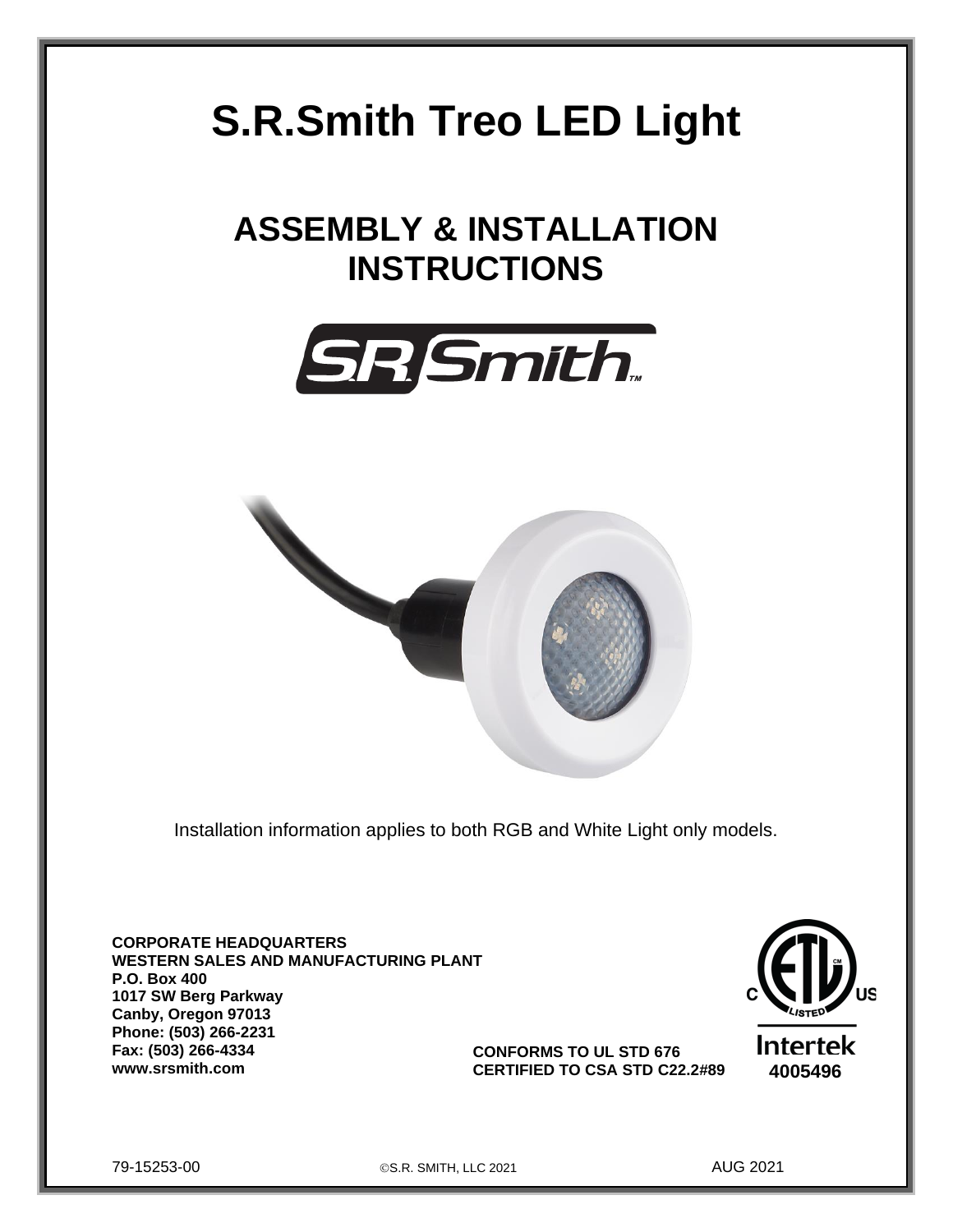Thank you for purchasing the S.R.Smith Treo LED Light for underwater lighting applications in pools, spas, and water features.



### **Important Installation Information**

- 1. Ensure that the electrical system for your pool conforms with all requirements of the National Electrical Code (NEC) and all relevant local codes and ordinances.
- 2. This 12V Underwater Light must be installed in accordance with the National Electrical Code by a Certified Electrician or a Qualified Pool Technician. **NOTE:** No Bonding Terminal is required on the forming shell since the fixture is an all plastic construction and complies with NEC article 680 Requirements.
- 3. Waterproof conduit must be used from the S.R.Smith Treo LED Light to the 'above ground' power supply equipment.
- 4. **For supply connection, use only an isolating low voltage power supply with ungrounded output, evaluated for swimming pool use.**
- 5. **DO NOT CONNECT THIS 12V LIGHT DIRECTLY TO A 120VAC CIRCUIT - LIGHT WILL BE DAMAGED.**
- 6. Fit your S.R.Smith Treo LED Light/s as outlined in the following detailed installation instructions.

### THIS DEVICE IS NOT INTENDED FOR USE WITH EMERGENCY EXITS NE CONVIENT PAS AUX SORTIESDE SECOURS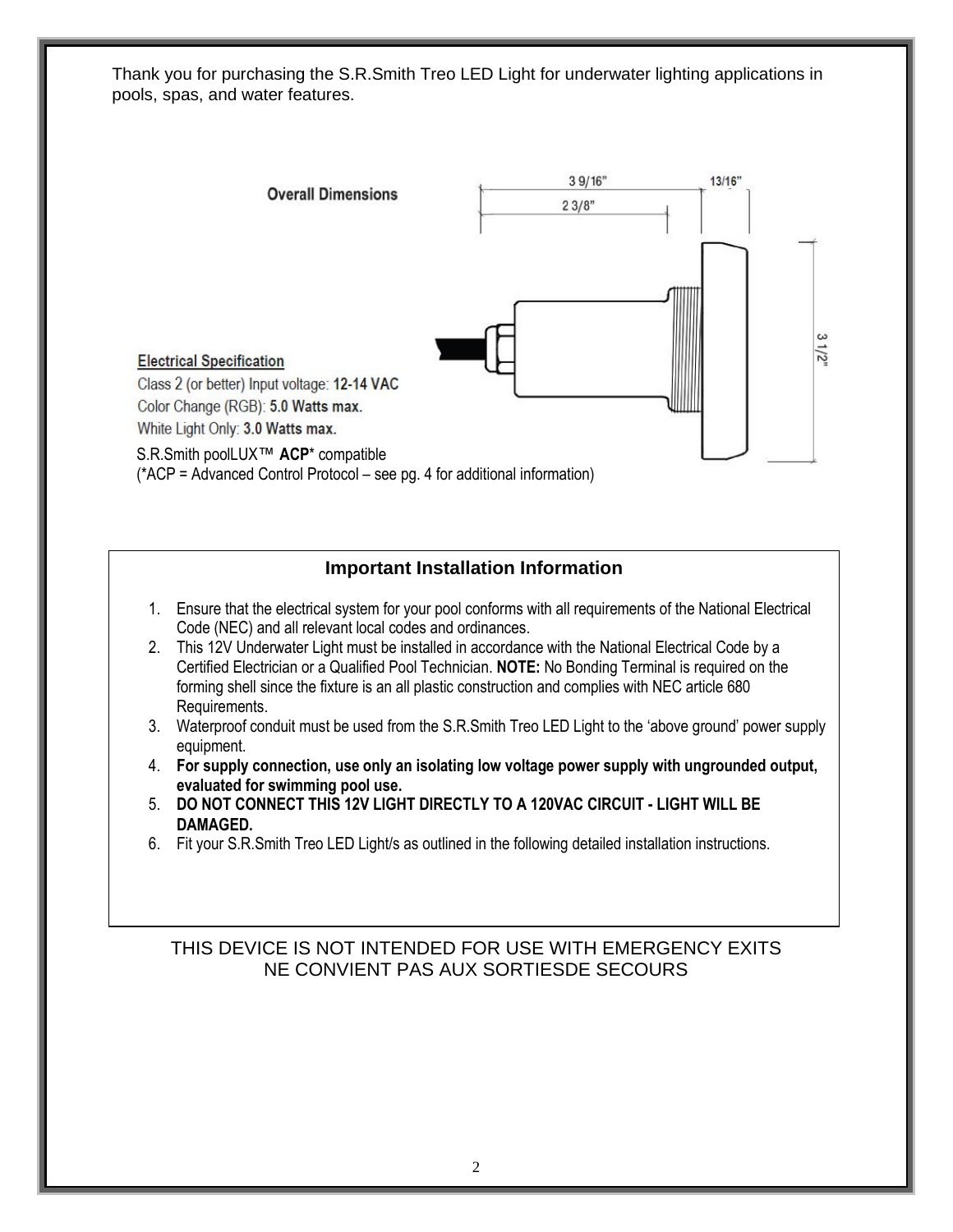# **Installation instructions for S.R.Smith Treo LED series light in standard 1 1/2" wall fittings for pools or spas**

- 1. Per NEC Article 680.23 (5) lights are to be installed in no less than 18" (450mm) below the normal water level unless the luminaire is listed and identified for use at lesser depths. S.R.Smith lights are listed and identified for use at depths no less than 4" (100mm) below the normal water level. All depth measurements are from the normal water level to the top of the Luminaire lens.
- 2. Fit an S.R.Smith LNS-2G, LNS-2A, LNS-2V or similar 1 1/2" pool wall fitting into the pool wall at the selected location. Watertight PVC conduit must be used from the wall fitting to the above water/ground level conduit termination on the equipment or supply side of the 12V AC line. Please refer to the illustration below.
- 3. Fit the S.R.Smith Treo LED Light into the 1 1/2" wall fitting as shown and carefully pull the waterproof supply cable through. Carefully thread the S.R.Smith Treo into the threads and gently tighten the light body until secure. DO NOT Over-tighten the light as damage may occur. Connect the red / black wire conductors of the S.R.Smith Treo to an approved, low voltage, class 2, Magnetic Type Power Source operating between 12 - 14VAC or an S.R.Smith poolLUX™ brand power supply as required by NEC or relevant local codes and ordinances.

**Note:** Even though the housing gasket (between Wall Fitting and Light) can be replaced by a bead of silicon suitable for pool use, water will eventually fill the conduit so be sure the conduit is watertight and terminates above ground.



Standard 1 1/2" Wall Fitting

# **S.R.Smith Treo LED Light Winterization Recommendations**

Swimming Pools may or may not be drained completely. If not drained completely, the water level should be lowered below the S.R.Smith Treo LED Light and make sure that all water is drained from the wall fitting and conduit. Alternatively, the S.R.Smith Treo LED Light may be removed completely, the conduit purged of all water, and a 1 1/2" NPT male plug with thread sealing tape may be used to close the wall fitting.

**NOTE** - If water is trapped in conduit, damage may occur from freeze expansion.